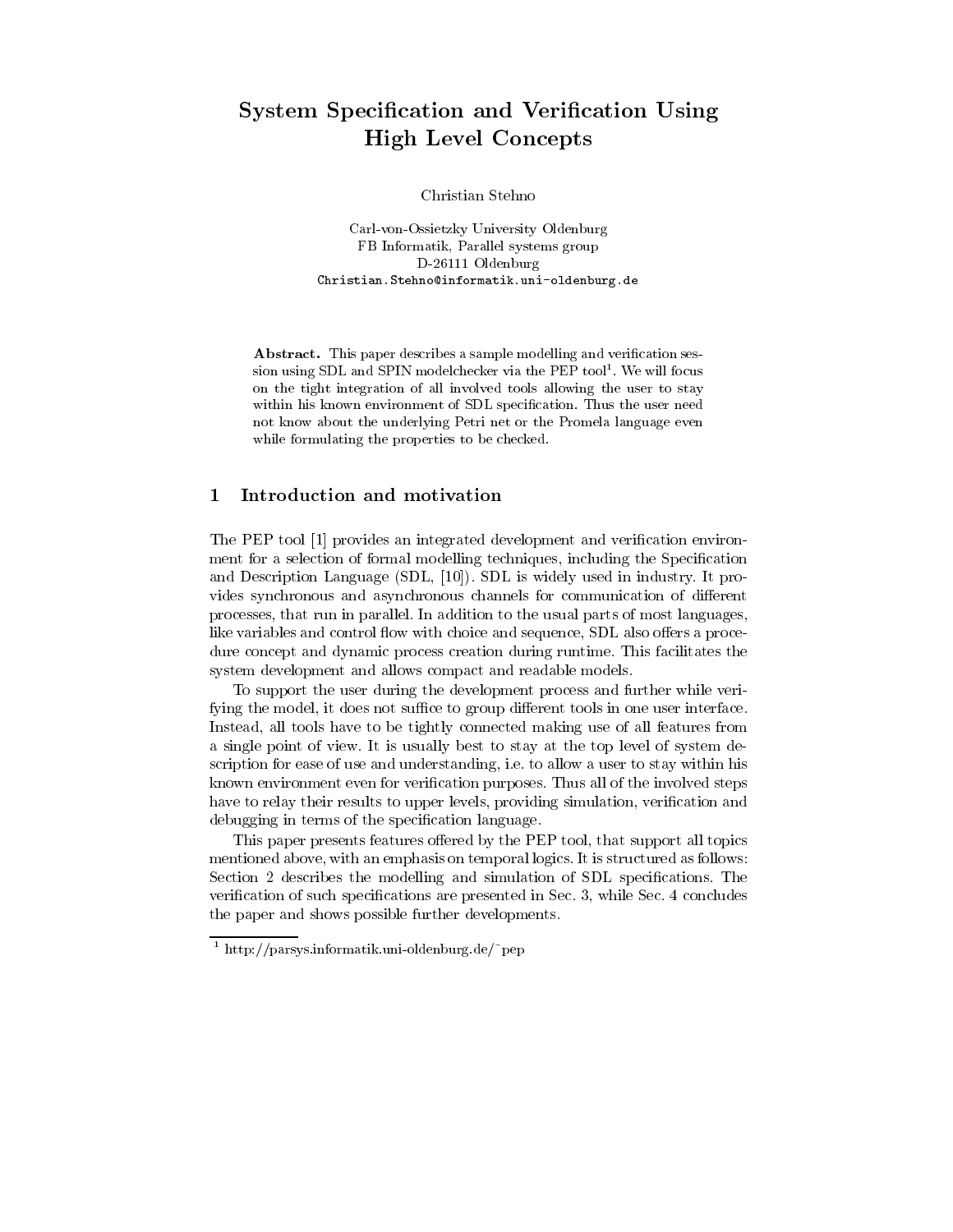#### 2High level modelling

An SDL system may be directly modelled within the PEP interface by entering SDL code in PEP's text editor, but may also be read from external specifications. The editor allows the selection of most SDL language blocks with the mouse and offers online syntax checking.

Before further action can take place, the SDL specification is translated into an M-net (according to [2]) representing its formal semantics. In conjunction with this and following transformations, a set of references is created [6], providing feedback from lower levels to the original specification and facilitating the methods descibed in this paper.

The first step to occur after the specification is usually simulation. Simple design flaws and unwanted behaviour may be detected this way. Due to the references, it is not only possible to simulate the net and gain the SDL behaviour from annotations, but also to simulate the SDL program directly. Simulation cannot guarantee properties though, it only helps in understanding the system. To verify properties for all possible states of the system, model checking provides an effective and widely used method. The next section will describe some algorithms and PEP support of them.

#### 3Verification of the specification

Various verification tools are integrated into the PEP tool to offer the user a large base of formal concepts to check properties of the system, e.g. partial order representation  $[4]$  and BDD based  $[11]$  algorithms. The SPIN tool is used to verify LTL formulae over Petri net state properties.

To transform the high level M-net into Promela code, the net is first unfolded into a semantically equivalent low level net and subsequently compiled into Promela code according to [7]. This yields a SPIN compatible process version of the Petri net which emulates the net behaviour.

Properties that may be checked have to be defined over Petri nets. Depending on the model checker used, the temporal logic is determined. The SPIN tool provides LTL checking, while other tools may be used for branching time logics. The formula may be entered in the formula editor shown in Fig. 1. This editor not only offers a simple text entry to enter and save terms, but also allows the creation of formulae using the mouse. As shown in Fig. 1, all syntactical components of the logic are choosable.

While simple properties may be formulated directly in terms of net entities. e.g.  $\left[\right]$ (P1), stating "the place P1 is always marked", this method is tedious and error prone for more complex ones. Instead, a high-level syntax allows to state explicitly model properties within the formulae, which are automatically transformed into net formulae, using the mentioned references. A sample formula using this concept is shown in (1), stating the property "The send state in client process 1 is always reachable again" (liveness).

$$
\| \langle \rangle \text{ (client[1].state = send)} \tag{1}
$$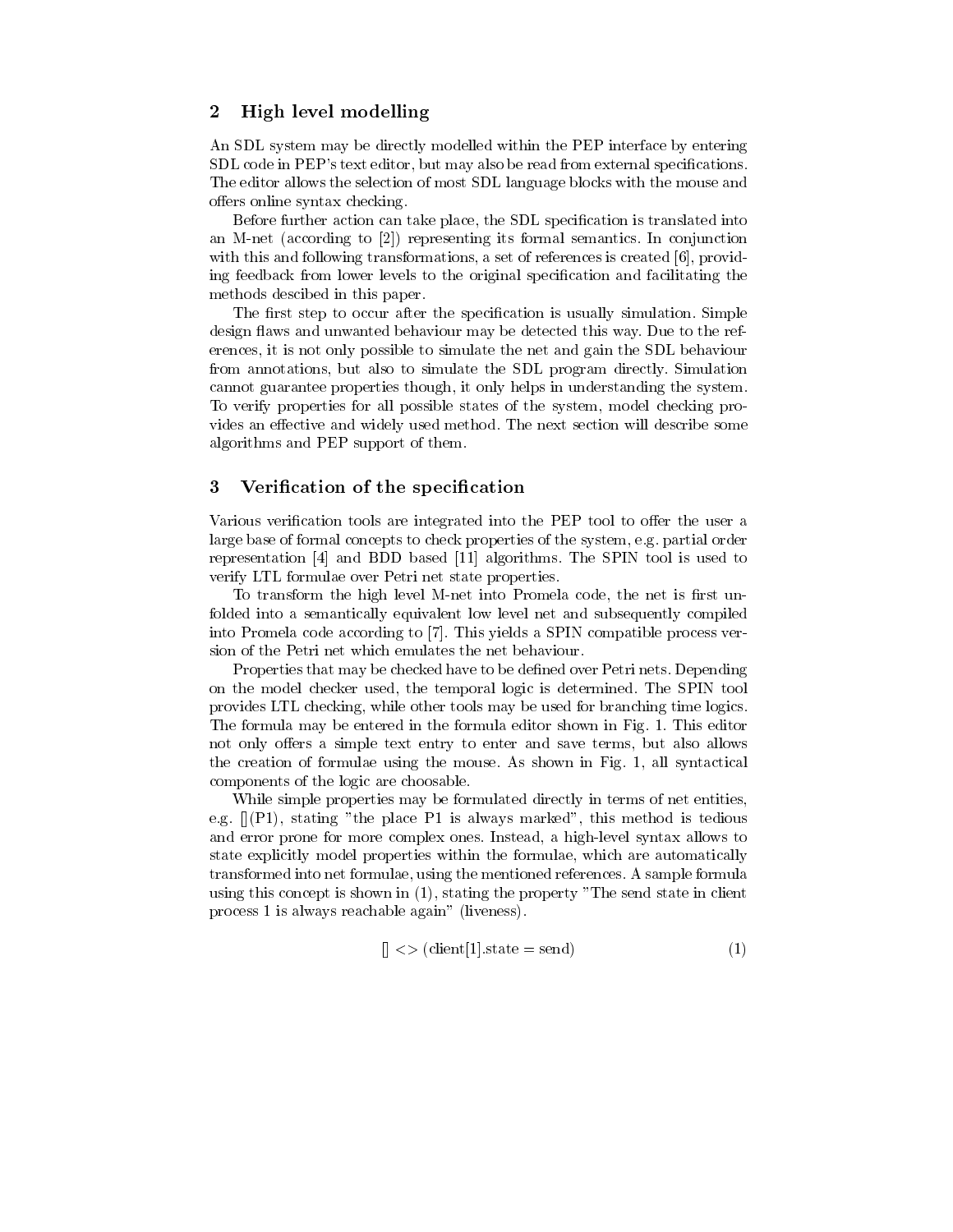| Formula Editor, Project: sdf.,arg<br>TV 2012.00<br>THE RESIDENCE OF A<br>File Edit Modes                                                                                        |              |
|---------------------------------------------------------------------------------------------------------------------------------------------------------------------------------|--------------|
| $\frac{\partial \text{Im}\{x_{i}^{t}\}}{\partial \text{Im}\{x_{i}^{t}\}}=\frac{\partial \text{Im}\{x_{i}^{t}\}}{\partial \text{Im}\{x_{i}^{t}\}}$<br><b>Holly Judie</b><br>11 平 |              |
| adisek freedom                                                                                                                                                                  |              |
|                                                                                                                                                                                 |              |
|                                                                                                                                                                                 | ETose Editor |

Fig. 1. Formula editor in PEP

To use these types of formulae, PEP provides two different mechanisms. The first is a reference mode of the SDL editor. The user may select states or components of the SDL specification and send their corresponding places into the formula editor. The second approach allows the high level terms to be entered into the formula and thus making it invariant to changes of the underlying Petri net, as the corresponding places are regenerated each time. Both techniques are available at the same time, so the user may choose depending on his needs.

Continuing the verification process, the formula is expanded into the corresponding net formula if some high level terms were used. Then it is translated into a "never claim" and included in the promela code. The model checking interface is started via the SPIN button and creates a window (cf. Fig. 2) offering a result display and buttons to change SPIN options and start checking. When the SPIN tool is invoked, the promela code is compiled into a binary which is automatically executed. The result is displayed in the model checker window. Additionally to the complete SPIN output, a transition sequence of the Petri net is calculated where applicable as shown in Fig. 2. Using the references ranging from the low level Petri net back to the SDL specification, the user may simulate the counterexample (if one is found) not only in the Petri net, but also in the original specification as defined at the beginning of the session. This allows a debugging technique solely based on high level terms of the chosen modelling language, reducing the efforts of users to a minimum.

#### 4Conclusion and future work

We have briefly presented the features of the PEP tool supporting the entire modelling process of SDL specifications, including simulation and verification. at the abstract SDL level. The user does not have to cope with different formal models and instead gets all results in terms of the specification.

While the PEP tool supports the transformation of low level Petri nets to Promela code only, [7] describes also possible transformation of high level nets and code of the parallel programming language B(PN)<sup>2</sup> [3]. For the time being these models have to be unfolded into low level nets to verify them with SPIN, introducing more complex systems and possibly redundant data structures.

A further, very promising direction is the translation of time Petri nets into Promela code. Due to the variable concept in Promela it should be fairly easy